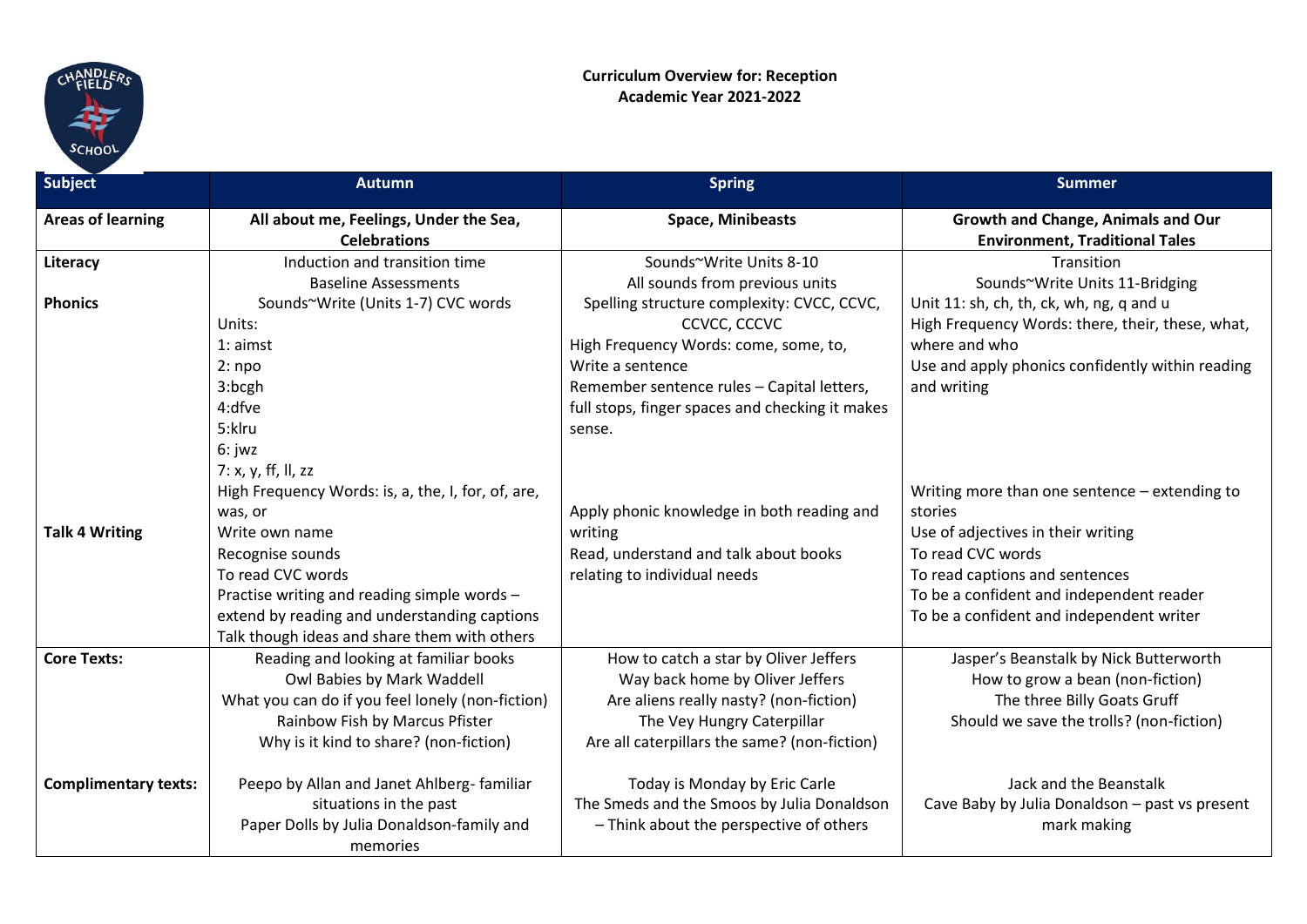| Subject                                                        | <b>Autumn</b>                                                                                                                                                                                                                                                                                                                                                                             | <b>Spring</b>                                                                                                                                                                                                                                                                         | <b>Summer</b>                                                                                                                                                                                                                                                                                                                                                             |
|----------------------------------------------------------------|-------------------------------------------------------------------------------------------------------------------------------------------------------------------------------------------------------------------------------------------------------------------------------------------------------------------------------------------------------------------------------------------|---------------------------------------------------------------------------------------------------------------------------------------------------------------------------------------------------------------------------------------------------------------------------------------|---------------------------------------------------------------------------------------------------------------------------------------------------------------------------------------------------------------------------------------------------------------------------------------------------------------------------------------------------------------------------|
| <b>Maths No Problem</b>                                        | Children use and understand everyday maths<br>language<br>Working with number and shapes<br>Using number names and number language<br>Identifying, recognising and forming numbers<br>Counting to 10<br>Positional language                                                                                                                                                               | Children use and understand everyday maths<br>language<br>Experiment with measurements<br>Money<br>Introduce addition and subtraction<br>Counting to 20 forwards and backwards<br>Recognising numbers<br>Estimating<br>2D and 3D shapes<br>Spring 1: Maths No problem Trial: B Term 2 | Children use and understand everyday maths<br>language<br>Problem solving<br>Recognise, create and describe patterns.<br>Continue to experiment with measurements (size,<br>length, height, weight, capacity and time)<br><b>Measuring distance</b><br>Recap all concepts taught throughout the year<br>Introduce Maths No Problem booklet to transition<br>into Year One |
| Personal, Social and<br><b>Emotional</b><br><b>Development</b> | Settling into school<br>Making new friends<br>Getting to know ourselves and others - looking<br>at similarities and differences<br>Following instructions<br>Following routines<br>Children to become aware of their own and<br>others feelings<br><b>Emotional wellbeing</b><br>Separation/anxiety<br>Puzzle Piece 1 - Being me in my world.<br>Puzzle Piece 2 - Celebrating Differences | Initiates conversations and become good<br>listening through paired work<br>Explains own knowledge and understanding<br>Asks questions<br>Takes steps to resolve conflicts with other<br>children<br>Puzzle Piece 3 - Dreams and Goals<br>Puzzle Piece 4 - Healthy Me                 | Become a confident and independent learner<br>Solve problems independently<br>Explains own likes and dislikes<br>Work as part of a group, express own ideas and<br>respect others' ideas<br><b>Transition to Year one</b><br>Puzzle Piece 5 - Relationships<br>Puzzle Piece 6 - Changing me                                                                               |
|                                                                | Mind Up<br>How our brain works<br><b>Brain breaks</b>                                                                                                                                                                                                                                                                                                                                     | Mind Up<br>How our brain works<br>Mindful awareness<br><b>Focused awareness</b><br>Mindful listening<br>Mindful seeing<br>Mindful smelling<br>Mindful tasting<br>Mindful movement<br>Perspective talking                                                                              | <b>Mind Up</b><br>How our brain works<br>Choosing optimism<br>Appreciating happy experiences<br><b>Expressing gratitude</b><br>Performing acts of kindness<br>Taking mindful action in to the world                                                                                                                                                                       |
| <b>Communication and</b><br>Language                           | Following simple instructions<br>Develop listening skills<br>Developing understanding of language<br>Develop music skills                                                                                                                                                                                                                                                                 | Focus and maintain attention<br>Use more complex vocabulary<br>Speaking in full sentences<br>Listens to others one to one or in small groups                                                                                                                                          | Listen and respond to comments, questions or<br>actions<br>To express themselves effectively, showing<br>awareness of listeners' needs.                                                                                                                                                                                                                                   |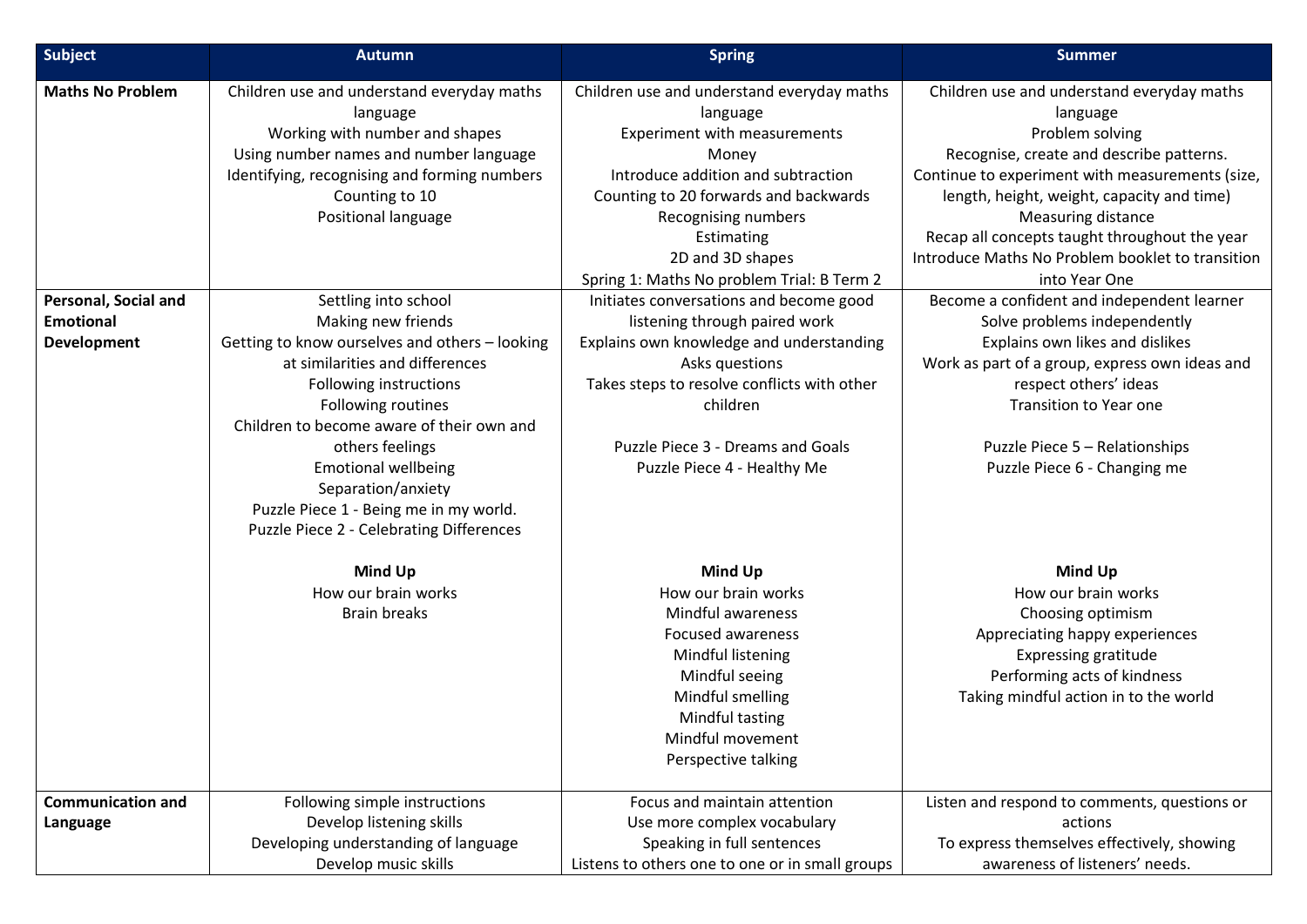| Subject                                     | <b>Autumn</b>                                                                                                                                                                                                                                                                                                                                                                                                                                           | <b>Spring</b>                                                                                                                                                                                                                                                                                                                                                                                                                                                            | <b>Summer</b>                                                                                                                                                                                                                                                                                                                                                                    |
|---------------------------------------------|---------------------------------------------------------------------------------------------------------------------------------------------------------------------------------------------------------------------------------------------------------------------------------------------------------------------------------------------------------------------------------------------------------------------------------------------------------|--------------------------------------------------------------------------------------------------------------------------------------------------------------------------------------------------------------------------------------------------------------------------------------------------------------------------------------------------------------------------------------------------------------------------------------------------------------------------|----------------------------------------------------------------------------------------------------------------------------------------------------------------------------------------------------------------------------------------------------------------------------------------------------------------------------------------------------------------------------------|
|                                             |                                                                                                                                                                                                                                                                                                                                                                                                                                                         | Listens to stories with increasing attention and<br>recall<br>Focus attention for longer periods of time<br>Develop music skills                                                                                                                                                                                                                                                                                                                                         | To develop their own narratives and explanations<br>by connecting ideas or events.<br>Develop music skills                                                                                                                                                                                                                                                                       |
| Physical<br>Development                     | Develop correct pencil grip, showing a<br>preference for a dominant hand<br>Experiments with different ways of moving<br>Can copy some letters, e.g. letters from their<br>name.                                                                                                                                                                                                                                                                        | Children show good control and co-ordination<br>in large and small movements<br>To form recognisable letters<br>Uses one-handed tools and equipment                                                                                                                                                                                                                                                                                                                      | Handles tools, objects, construction and malleable<br>materials safely and with increasing control<br>To form letters and numbers correctly                                                                                                                                                                                                                                      |
| <b>Understanding the</b><br>World           | Talk about their families<br>Comments and asks questions about aspects of<br>their familiar world such as the place where<br>they live or people that help us.<br>Celebrating other cultures<br>Diwali<br>Observing seasonal changes<br>Christmas<br>Remembers and talks about significant events<br>in their own experience. (A1)<br>Recognises and describes special times and<br>events for family and friends. (A2)                                 | Space: planets, food, gravity, astronaut<br>training, constellations, travel<br>Comments and asks questions about aspects<br>of their familiar world (Sp1)<br>Recognise some environments different to<br>their own<br>Chinese New Year<br>Easter<br>Mother's Day<br>Life cycles: Watching caterpillars/butterflies<br>grow and change<br>Exploration of minibeasts - building a bug<br>hotel<br>Looks closely at similarities, differences,<br>pattern and change (sp2) | Growing: Planting seeds and looking after them,<br>Envoronment: respecting our environment and<br>looking after it, helping wildlife and animals,<br>recycling<br>Father's Day<br>Children know about similarities and differences in<br>relation to places, objects, materials and living<br>things<br>Growth and change of plants<br>Holidays<br><b>Transition to Year one</b> |
| <b>Expressive Arts and</b><br><b>Design</b> | Experiment with textures and materials<br>Use of construction materials<br>Explores colours and how colours can be<br>changed (Art A1)<br>Begin to be interested in and describe textures<br>of things. (Art A2)<br>Sings familiar songs<br>Role play<br>Joins construction pieces together to build and<br>balance, making enclosures and making spaces<br>(DTA1)<br>Understands that different media can be<br>combined to create new effect. (DT A2) | Manipulates materials<br>Constructs with a purpose in mind<br>Explores what happens when they mix colours<br>(Art Sp1)<br>Uses simple tools and techniques competently<br>and appropriately (Art Sp2)<br>Constructs with a purpose in mind using a<br>variety of resources. (DT Sp1)<br>Selects tools and techniques to shape,<br>assemble and join materials. (DT Sp2)                                                                                                  | Uses simple tools and techniques competently<br>and appropriately (Art Su1)<br>Safely use and explore a variety of materials, tools<br>and techniques, experimenting with colour,<br>design, texture, form and function<br>Art (Su2)<br>Manipulates materials to achieve a planned effect.<br>(DT Su1)<br>Creating with Materials (DT Su2)                                       |